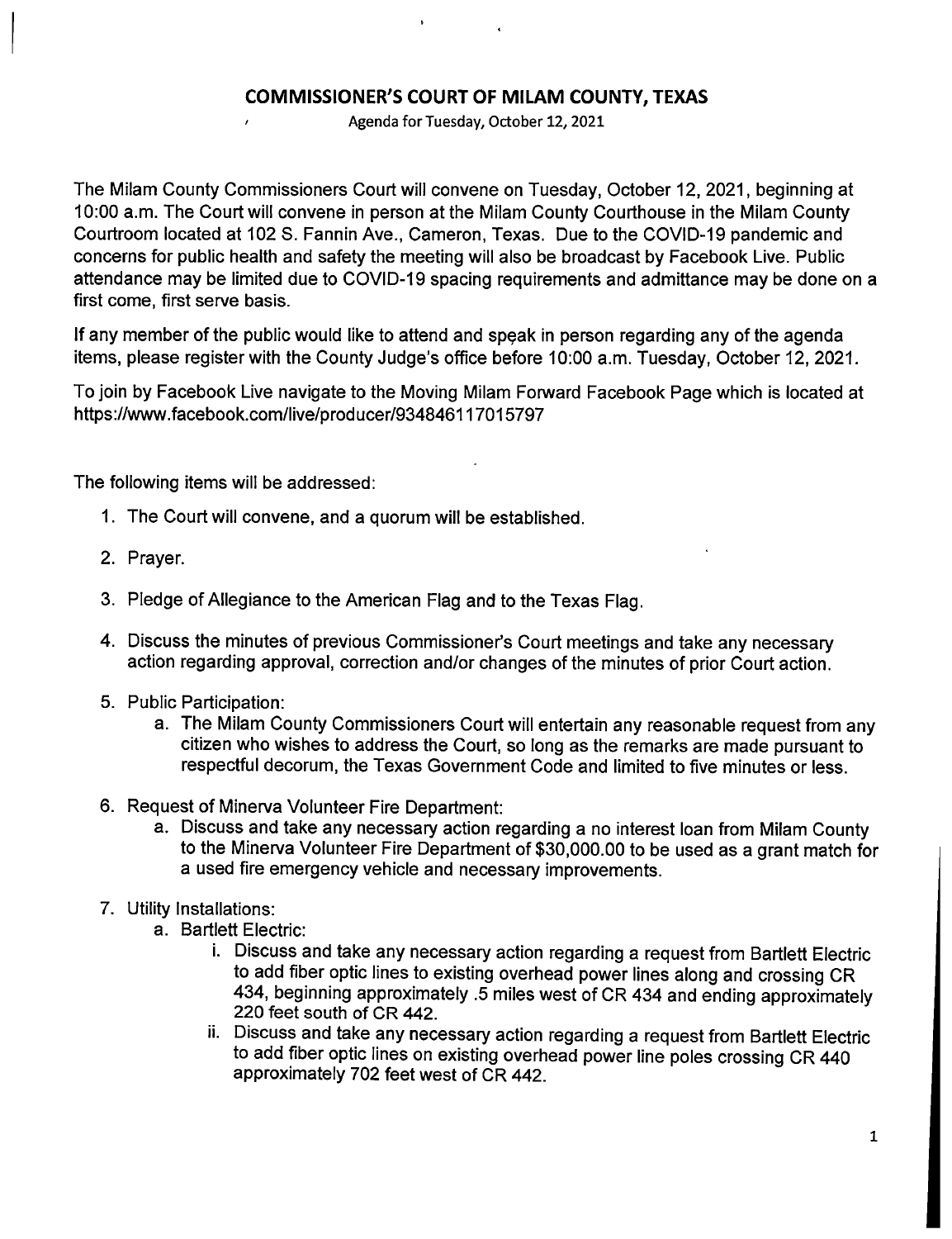- iii. Discuss and take any necessary action regarding a request from Bartlett Electric to add fiber optic lines to existing overhead power poles crossing CR 437 located at the intersection of CR 462 and CR 437.
- b. Quebec Gas/Water Road Bore:
	- i. Discuss and take any necessary action regarding a request from Quebec SWD and Gas to bore under CR 359, 115 feet south of the intersection of CR 358 and CR 359; bore to be for a 4-inch gas and 6-inch water line at least 6 feet under the 38 feet of road right of way.
- c. Southwest Milam:

 $\overline{1}$ 

- i. Discuss and take any necessary action regarding a request from Southwest Milam to bore within the right of way of County Road 429 for new water service 1.8 miles south of the intersection of County Road 429 and FM 487, minimum of 36 inches deep with a 4-inch PVC casing.
- ii. Discuss and take any necessary action regarding a request from Southwest Milam to bore within the right of way of County Road 429 for new water service 1.9 miles south of the intersection of County Road 429 and FM 487, minimum of 36 inches deep with a 4-inch PVC casing.
- iii. Discuss and take any necessary action regarding a request from Southwest Milam to bore within the right of way of County Road 429 for new water service 1.6 miles south of the intersection of County Road 429 and FM 487, minimum of 36 inches deep with a 4-inch PVC casing.
- iv. Discuss and take any necessary action regarding a request from Southwest Milam to bore within the right of way of County Road 429 for new water service 1.3 miles south of the intersection of County Road 429 and FM 487, minimum of 36 inches deep with a 4-inch PVC casing.
- v. Discuss and take any necessary action regarding a request from Southwest Milam to bore within the right of way of County Road 429 for new water service on the west side of County Road 429 beginning at the intersection of CR 429 and FM 487 and extending south for approximately 1.9 miles.
- 8. Permission for Entry and Wavier of Claims:
	- a. Discuss and take any necessary action a request to for permission to enter and a waiver of all claims from Jenny Wadlington on County Road 307 for the purpose of maintaining County Road.
- 9. Subdivision Plat:
	- a. Discuss and take any necessary action regarding a preliminary subdivision review, "Rockdale Country Club Estates" and a proposal to approve a new primary subdivision plat.
- 10. Interlocal Agreement with the City of Cameron:
	- a. Discuss and take any necessary action to consummate an interlocal agreement with the City of Cameron for mutual assistance.
- 11. Deputization of Bryan Lightfoot:
	- a. Discuss and take any necessary action to approve the deputization of Mr. Bryan Lightfoot.